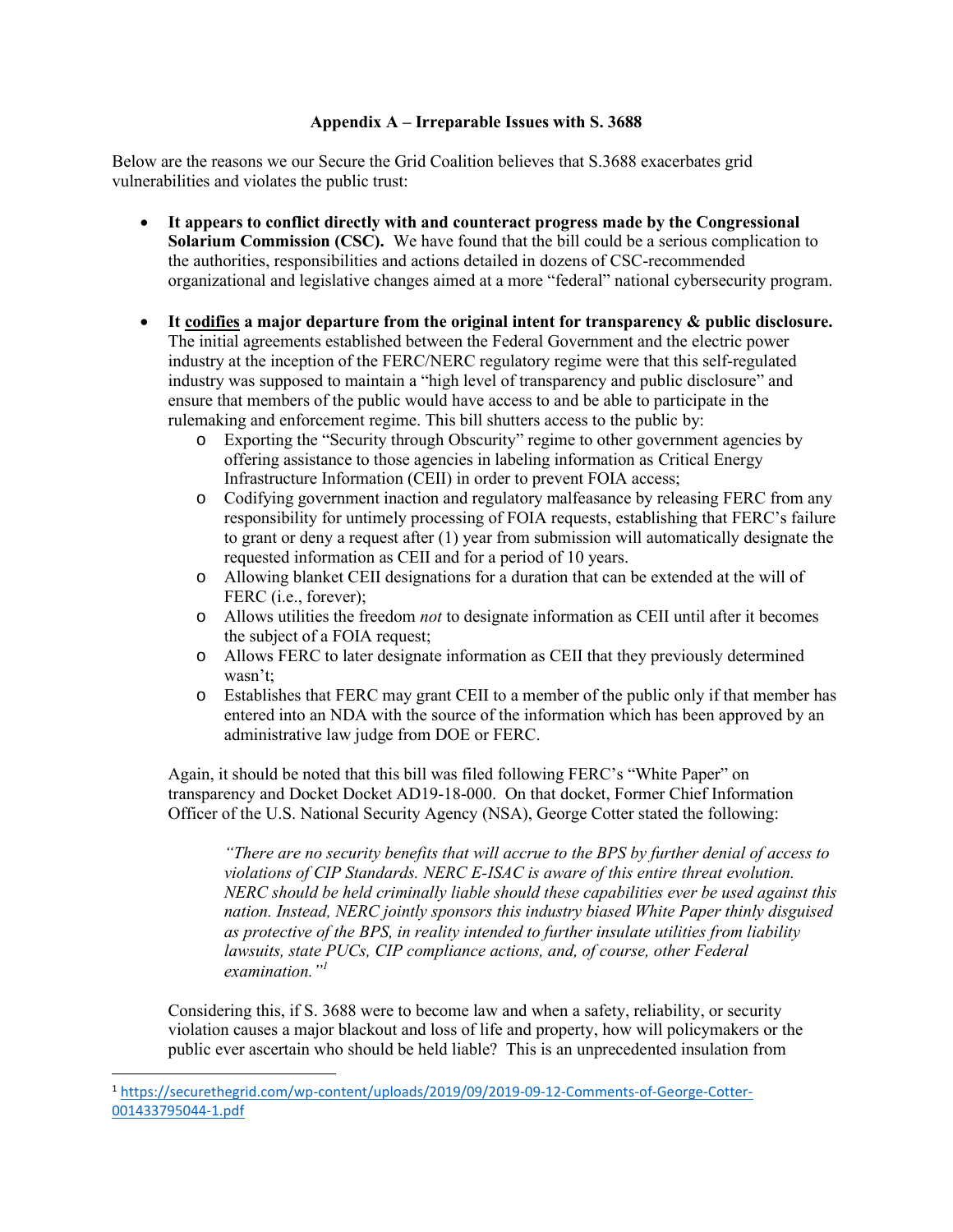liability for the federal regulators and the industry upon which every other industry depends and it comes at great expense to the public trust.

- **It establishes a parallel classification system not in the public interest & violates Executive Order 13526 of December 29, 2009 "Classified National Security Information"<sup>2</sup> :** The bill codifies "CEII" which has informally been established by the electric power industry and FERC as a parallel classification system that is not in the public interest and is in conflict with established federal guidelines. For example,
	- o Section 1.2 of Executive Order 13562 states that *"Information may be classified at one of the following three levels: (1) Top Secret, (2) Secret, (3) Confidential*" and that *"Except as otherwise provided by statute, no other terms shall be used to identify United States classified information."*
	- o *"Sec. 1.7. Classification Prohibitions and Limitations. (a) In no case shall information be classified, continue to be maintained as classified, or fail to be declassified in order to:* 
		- *(1) conceal violations of law, inefficiency, or administrative error;*
		- *(2) prevent embarrassment to a person, organization, or agency;*
		- *(3) restrain competition; or*
		- *(4) prevent or delay the release of information that does not require protection in the interest of the national security."*

As we have made clear in Appendices B through D, we have observed that since 2010, electric utilities have routinely used CEII as an excuse to conceal violations of law, inefficiency, and administrative error and to prevent embarrassment. This legislation gives those utilities free reign to expand this repugnant practice and maintain it indefinitely, to the great detriment of the public. It also prevents a concerned public from utilizing the Freedom of Information Act (FOIA) to ascertain which utilities have violated standards, broken laws, or put their ratepayers at risk.

- **It forces states to adopt inadequate cybersecurity standards, conceals risks to their ratepayers, and diminishes the emerging capabilities of the National Guard and Reserves to cyber defend critical assets in their states.** The bill forces the states to conform to the CIP standards which our Secure the Grid Coalition has pointed out are inadequate and rarely enforced. The bill also prevents state Public Service Commissioners from learning about risks to their rate payers. Finally, at a time when the SecDef, Service Secretaries, and the National Guard Bureau are exploring methods to identify and train National Guard and structured Military Reserve elements at each such state level for potential development for cybersecurity roles for the grid (and other) critical infrastructure defense, this bill constructs massive bureaucratic and administrative obstacles to that progress. The bill could force states that have already set up cyber units, and gained appropriate authorities therein, to go back to the drawing board with regard to information sharing.
- **It may violate the jurisdiction of other federal organizations and ruin their efforts at gaining public trust.** Attorneys in each of the affected federal agencies will have to take a close look at the bill, but on its surface it appears to violate the established jurisdictions of these agencies. For example, the Nuclear Regulatory Commission has worked diligently to involve the public on issues of safety and this bill could stifle those efforts and compromise the trust and confidence gained by the American public in the safety and security of the nuclear power industry if they thought that NRC could use the legislation to begin concealing information from public scrutiny under the guise of CEII.

<sup>2</sup> <https://www.govinfo.gov/content/pkg/CFR-2010-title3-vol1/pdf/CFR-2010-title3-vol1-eo13526.pdf>